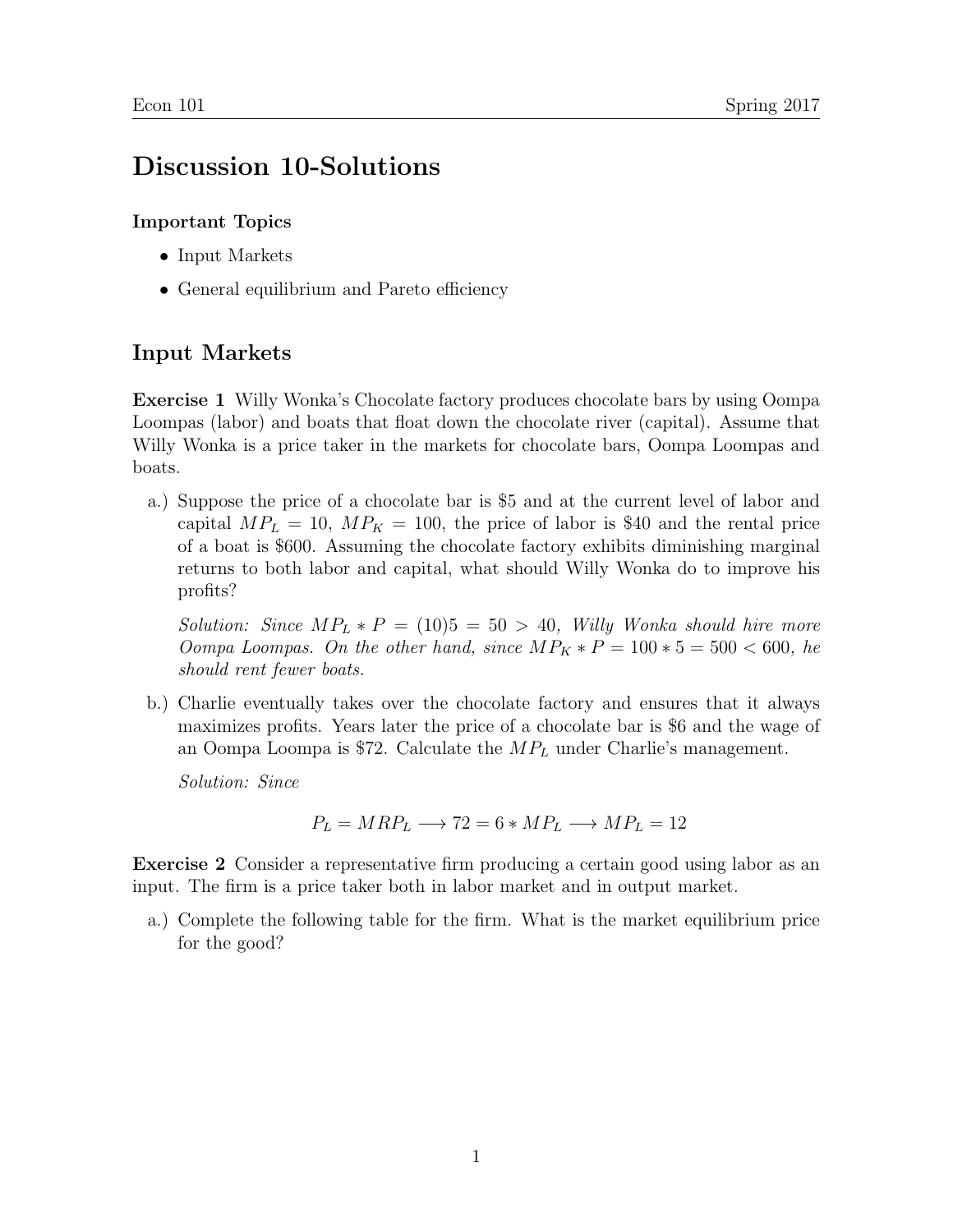| Number of Workers | Output $(q)$ | <b>MPL</b> | <b>MRPL</b> |
|-------------------|--------------|------------|-------------|
|                   |              |            |             |
| 1                 | 19           | 19         | 380         |
| 2                 | 36           | 17         | 340         |
| 3                 | 51           | 15         | 300         |
|                   | 64           | 13         | 260         |
| 5                 | 75           | 11         | 220         |
| 6                 | 84           | 9          | 180         |
|                   | 91           |            | 140         |
| Ջ                 | 96           | 5          | 100         |

Since  $MRP_L = PX * MP_L$ , for any quantity of labor, we can find that the price of good X is \$20.

- b.) Suppose the current market wage is \$200. How many laborers will the firm hire? Solution: We want to hire the highest number of laborers such that  $MRP_L \geq P_L$ . For this problem, this is when the fire hires 5 workers.
- c.) Assume labor is the only input and wage is still \$200. This firm's output level is 64, what is the average cost for this firm?

Solution: When output  $q = 64$ , we can find this firm hires 4 workers through the table above. Since wage for each worker is \$200 per worker, its total cost is  $4 * 200 = 800$ . Then  $AC = TC/q = 800/64 = 12.5/unit$ .

d.) Suppose the market wage falls by \$65. How many workers will the firm hire now?

Solution: Similar to the previous question,  $P_L$  now equals \$135. The highest number of workers such that  $MRP_L \geq P_L$  is 7 workers.

Exercise 3 Consider the retail gasoline market, which is perfectly competitive. Market demand and supply for gasoline are represented by the following:

> Supply:  $P = 0.2Q$ Demand:  $P = 400 - 0.2Q$

P is the price of gasoline and Q is gallons of gasoline. There are 100 identical firms in the market. Each gas station hires workers in a perfectly competitive labor market. The supply and demand for labor are represented by:

> Supply:  $W = 0.03L$ Demand:  $W = 50 - 0.02L$

W is the price of labor (wage) and L is the quantity of workers.

a.) How many workers will be hired by each firm in equilibrium?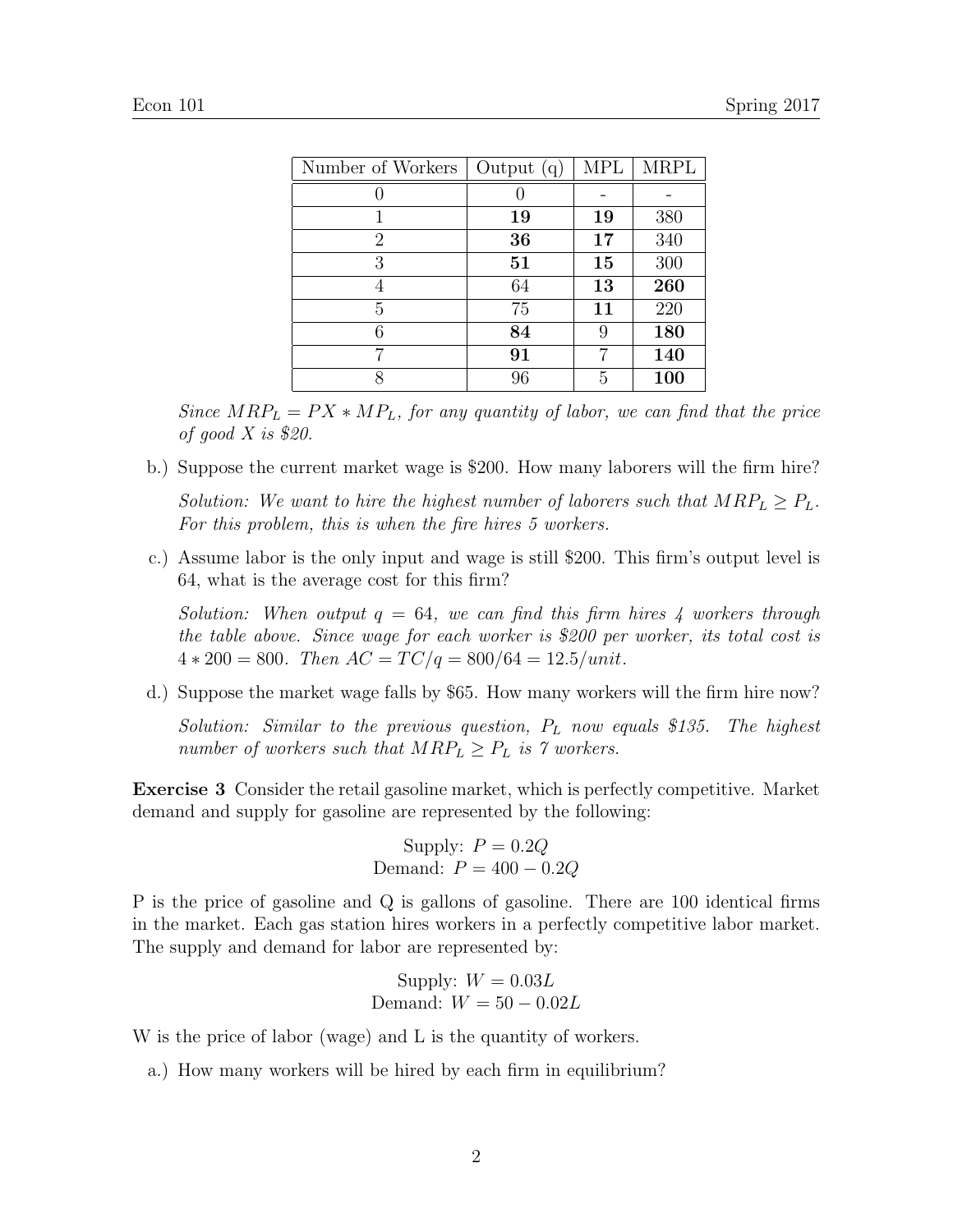Solution: Equating supply and demand in the labor market we can solve for the equilibrium quantity of labor in the market

$$
0.03L = 50 - 0.02L
$$
 (Add 0.02L to each side)  
 
$$
0.05L = 50
$$
 (Divide by 0.05)  
 
$$
L^* = 50/0.05
$$
  
 
$$
= 1000
$$

Since the total number of workers is 1000, we divide this by the number of firms (100) to get that each firm hires 10 workers.

b.) What is the market equilibrium wage?

Solution: Using the information from part (a), we see the  $L^* = 1000$ . Plugging this into either the supply or demand of the labor market gets that

 $W^* = 0.03 * 1000 = 50 - 0.02 * 1000 = $30$ 

c.) What is the market equilibrium price of gasoline?

Solution: Using information from this question, we know market demand and supply of this gasoline market. Then we can solve for its equilibrium price and quantity:

 $0.2Q = 400 - 0.2Q \Longrightarrow 400 = 0.4Q \Longrightarrow Q = 1000$ 

Plug  $Q = 1000$  into its supply:

$$
Px = 0.2Q = 0.2 * 1000 = $200
$$

d.) Calculate the marginal product of labor for each firm.

Solution: In equilibrium, we know that  $P_L = M R P_L = M P_L * P X$ . We have  $P_L = W = $30$ . From part (c), we can find  $P_X = $200$ . Therefore we can get

$$
MP_L = MRP_L/P_X = \$30/\$200 = 0.15
$$

Exercise 4 Suppose Dr. Wells own a running machine company called "STAR". He hires technicians (called "Cisco", capital) and normal workers (called "Barry", labor) to produce treadmills. The marginal product of "Cisco" is  $MPK = 30 + 3L$  and marginal product of "Barry" is  $MPL = 20 - L$ .

a.) In equilibrium, wage of "Cisco" is three times as much as wage of "Barry". How many "Barry" workers will be hired?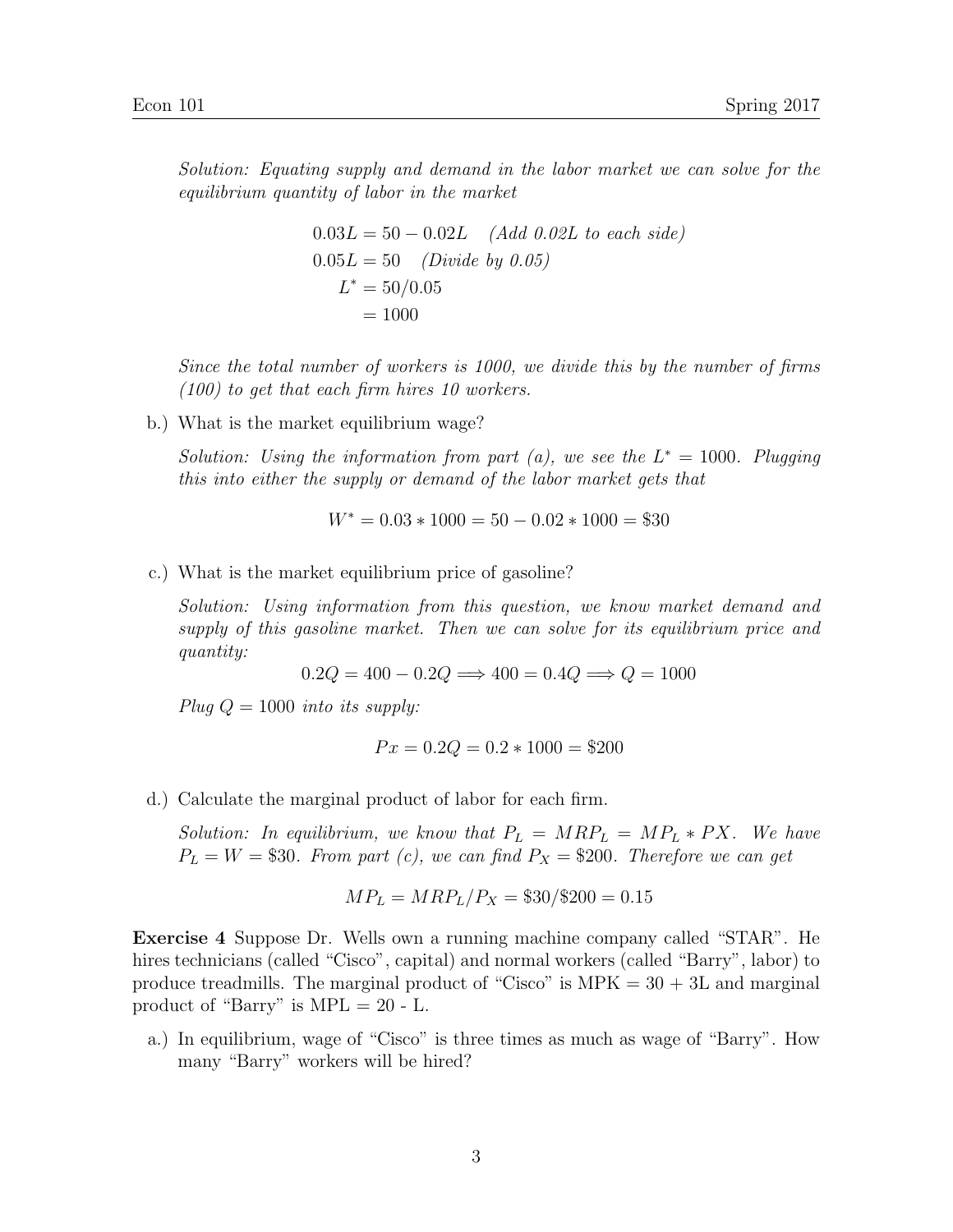Solution: In equilibrium,  $MP_K/P_K = MP_L/P_L$ . Thus,  $(30 + 3L)/P_K = (20 L$ / $P_L$ . In this question, we also know  $P_K = 3 * P_L$ . Then we have

$$
(30+3L)/(3PL) = (20 – L)/PL
$$

$$
(30+3L)/3 = 20 – L
$$

$$
10+L = 20 – L
$$

Therefore,  $L = 5$ . Dr. Wells hires 5 "Barry" workers.

b.) When the number of "Barry" workers increases, what happens to  $MP_K$ ? Increase or decrease? What is the relationship between these two inputs?

Solution: Since  $MP_K = 30 + 3L$ ,  $MP_K$  increases when L increases. It means these two inputs are complementary. (More "Barry" increases the productivity of "Cisco"!)

c.) If the wage of "Cisco" increase, does Dr. Wells hire more "Barry" workers? Or fewer "Barry" workers? Why? [Hint: Consider both "Output effect" and "factor substitution effect"!]

Solution: **Output effect**: When wage of "Cisco" increases  $(P_K \uparrow)$ , cost of producing treadmills increases. This firm will produce fewer and thus hire fewer "Barry" workers.

**Factor Substitution Effect**: When wage of "Cisco" increases  $(P_K \uparrow)$ , this firm hires fewer "Cisco". Then this firm will hire fewer its complementary input "Barry" workers too.

These Two Effects together: This firm hires fewer "Barry" workers.

## Pareto Efficiency Questions

Exercise 5 Hurley and Leonard pool their money to buy a lottery ticket and manage to win one million dollars. Which of the following is a Pareto efficient division of the winnings, assuming Hurley and Leonard both want as much money as possible?

a.) Hurley and Leonard split the money fifty-fifty.

Solution: This is Pareto efficient: in order to give Hurley more money we must take some from Leonard, and vice versa.

b.) Hurley gets all the money and Leonard gets nothing.

Solution: This is also Pareto efficient since to make Leonard better off we must take money from Hurley (and we cannot make Hurley better off at all).

c.) Leonard gets \$400,000, Hurley gets \$300,000 and the other \$300,000 is burned.